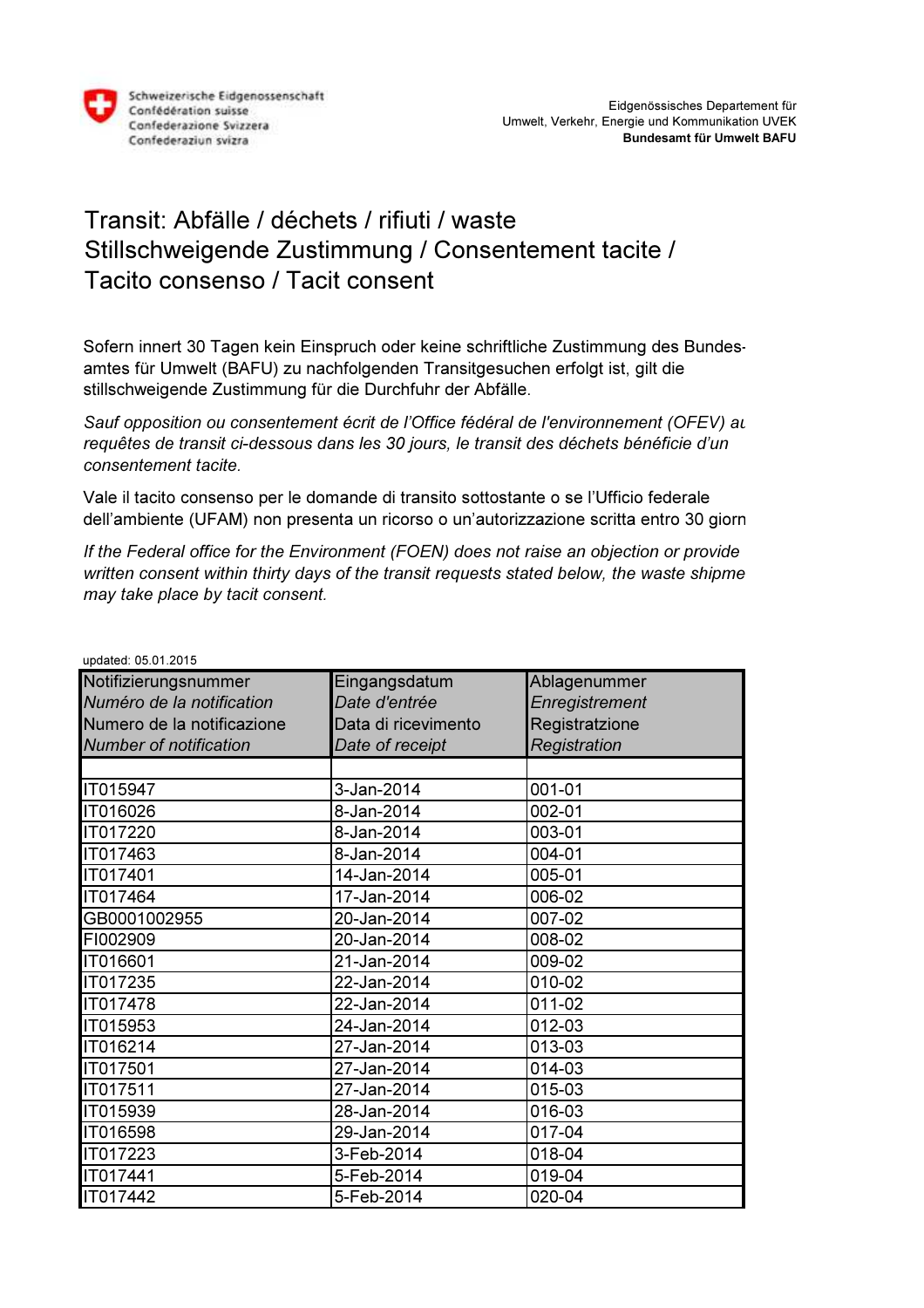

| Notifizierungsnummer          | Eingangsdatum       | Ablagenummer   |
|-------------------------------|---------------------|----------------|
| Numéro de la notification     | Date d'entrée       | Enregistrement |
| Numero de la notificazione    | Data di ricevimento | Registratzione |
| <b>Number of notification</b> | Date of receipt     | Registration   |
| IT017455                      | 5-Feb-2014          | 021-04         |
| IT017456                      | 5-Feb-2014          | 022-04         |
| IT017471                      | 5-Feb-2014          | 023-04         |
| IT017491                      | 5-Feb-2014          | 024-04         |
| IT015958                      | 6-Feb-2014          | 025-05         |
| IT015087                      | 26-Feb-2014         | 026-05         |
| IT017462                      | 26-Feb-2014         | 027-05         |
| IT015590                      | 26-Feb-2014         | 028-05         |
| IT016229                      | 27-Feb-2014         | $029 - 5$      |
| IT016230                      | 27-Feb-2014         | 030-06         |
| IT017777                      | 10-Mar-2014         | 031-06         |
| IT017784                      | 10-Mar-2014         | 032-06         |
| IT013685                      | 17-Mar-2014         | 033-06         |
| IT017360                      | 19-Mar-2014         | 034-06         |
| IT017540                      | 19-Mar-2014         | 035-06         |
| IT017776                      | 19-Mar-2014         | 036-07         |
| IT017781                      | 19-Mar-2014         | 037-07         |
| IT017782                      | 19-Mar-2014         | 038-07         |
| IT016695                      | 21-Mar-2014         | 039-07         |
| IT017229                      | 24-Mar-2014         | 040-07         |
| IT017520                      | 24-Mar-2014         | 041-07         |
| IT017780                      | 24-Mar-2014         | 042-07         |
| IT017805                      | 24-Mar-2014         | 043-07         |
| IT017402                      | 25-Mar-2014         | 044-08         |
| IT015950                      | 28-Mar-2014         | 045-08         |
| IT017809                      | 28-Mar-2014         | 046-08         |
| NL616203                      | 28-Mar-2014         | 047-08         |
| IT017794                      | 1-Apr-2014          | 048-09         |
| IT015964                      | 9-Apr-2014          | 049-09         |
| IT015966                      | 10-Apr-2014         | 050-09         |
| IT015967                      | 10-Apr-2014         | 051-09         |
| <b>IT017190</b>               | 10-Apr-2014         | 052-09         |
| <b>IT017194</b>               | 10-Apr-2014         | 053-09         |
| FR2014/054002                 | 14-Apr-2014         | 054-10         |
| IT017807                      | 14-Apr-2014         | 055-10         |
| IT017808                      | 15-Apr-2014         | 056-10         |
| <b>IT017817</b>               | 16-Apr-2014         | 057-10         |
| <b>IT017789</b>               | 16-Apr-2014         | 058-10         |
| IT017536                      | 16-Apr-2014         | 059-10         |
| IT015961                      | 17-Apr-2014         | 060-11         |
| IT015962                      | 17-Apr-2014         | 061-11         |
| IT017813                      | 1-May-2014          | 062-12         |
| <b>IT017796</b>               | 6-May-2014          | 063-12         |
| IT015954                      | 7-May-2014          | 064-12         |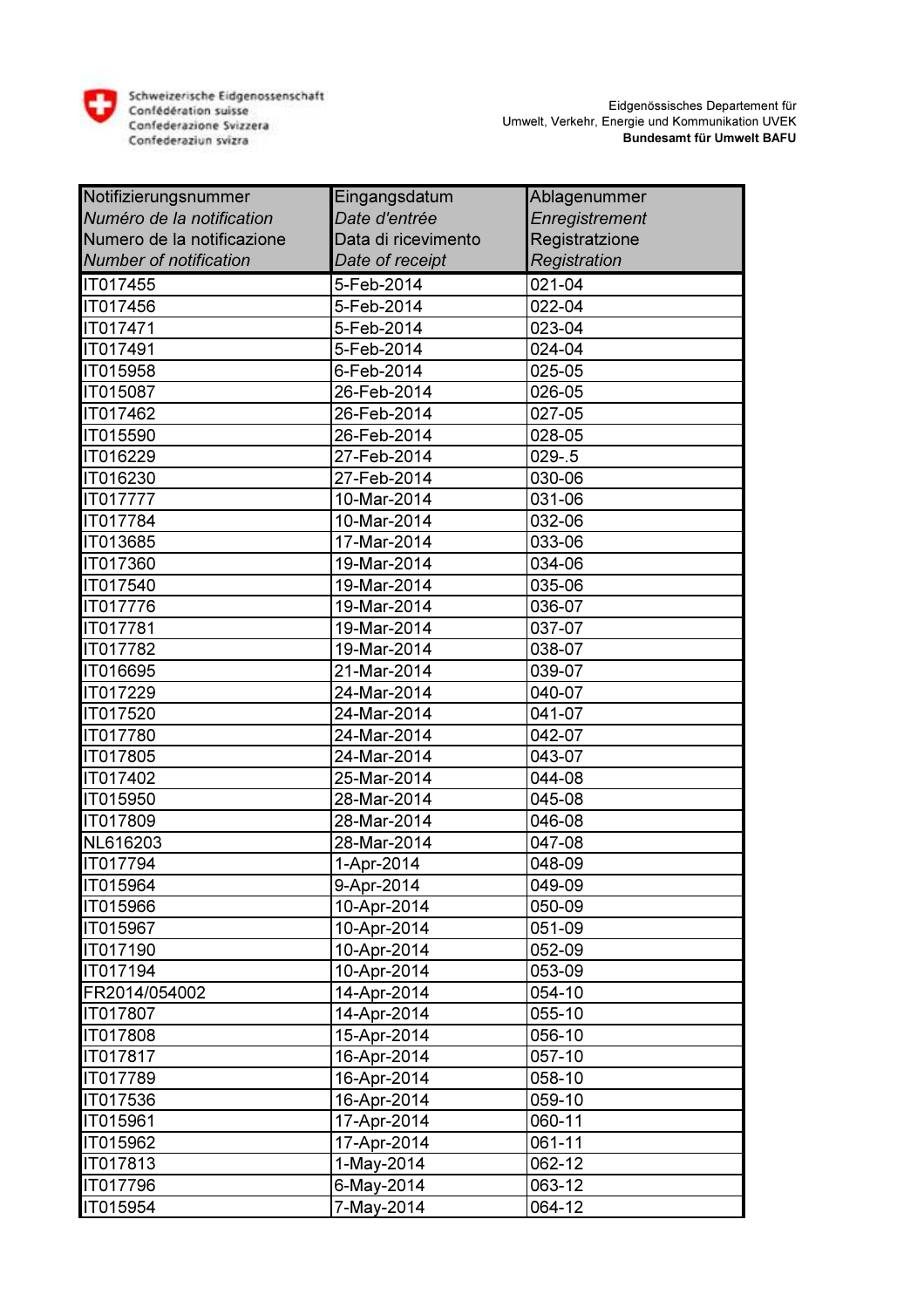

| Notifizierungsnummer          | Eingangsdatum       | Ablagenummer   |
|-------------------------------|---------------------|----------------|
| Numéro de la notification     | Date d'entrée       | Enregistrement |
| Numero de la notificazione    | Data di ricevimento | Registratzione |
| <b>Number of notification</b> | Date of receipt     | Registration   |
| IT017850                      | 12-May-2014         | 065-12         |
| FR2014/074012                 | 15-May-2014         | 066-12         |
| IT010057                      | 27-May-2014         | 067-13         |
| IT015972                      | 30-May-2014         | 068-13         |
| IT017856                      | 30-May-2014         | 069-13         |
| IT015858                      | 2-Jun-2014          | 070-13         |
| IT017793                      | 2-Jun-2014          | 071-13         |
| IT016239                      | 2-Jun-2014          | 072-14         |
| IT017841                      | 2-Jun-2014          | 073-14         |
| IT017847                      | 2-Jun-2014          | $074 - 14$     |
| IT017869                      | 2-Jun-2014          | 075-14         |
| IT017806                      | 4-Jun-2014          | 076-14         |
| IT017864                      | 4-Jun-2014          | 077-14         |
| IT017867                      | 4-Jun-2014          | 078-14         |
| IT017868                      | 4-Jun-2014          | 079-14         |
| IT017404                      | 6-Jun-2014          | 080-15         |
| IT017801                      | 6-Jun-2014          | 081-15         |
| IT017806                      | 6-Jun-2014          | 082-15         |
| IT017033                      | 10-Jun-2014         | 083-15         |
| IT017788                      | 11-Jun-2014         | 084-15         |
| IT017828                      | 11-Jun-2014         | 085-15         |
| IT017829                      | 11-Jun-2014         | 086-16         |
| IT017842                      | 11-Jun-2014         | 087-16         |
| IT017874                      | 11-Jun-2014         | 088-16         |
| IT015956                      | 20-Jun-2014         | 089-16         |
| IT017837                      | 23-Jun-2014         | 090-16         |
| IT017845                      | 23-Jun-2014         | 091-16         |
| IT017792                      | 24-Jun-2014         | 092-16         |
| IT017407                      | 25-Jun-2014         | 093-17         |
| IT016803                      | 26-Jun-2014         | 094-17         |
| IT017032                      | 26-Jun-2014         | 095-17         |
| <b>IT017474</b>               | 26-Jun-2014         | 096-17         |
| IT017846                      | 26-Jun-2014         | 097-17         |
| IT018276                      | 26-Jun-2014         | 098-18         |
| IT018285                      | 26-Jun-2014         | 099-18         |
| IT017803                      | 27-Jun-2014         | 100-18         |
| <b>IT017987</b>               | 27-Jun-2014         | 101-18         |
| IT018287                      | 27-Jun-2014         | 102-18         |
| IT010664                      | 3-Jul-2014          | 103-18         |
| IT015968                      | 7-Jul-2014          | 104-19         |
| IT015986                      | 7-Jul-2014          | 105-19         |
| IT016243                      | 10-Jul-2014         | 106-19         |
| IT015980                      | 14-Jul-2014         | 107-19         |
| IT017034                      | 14-Jul-2014         | 108-19         |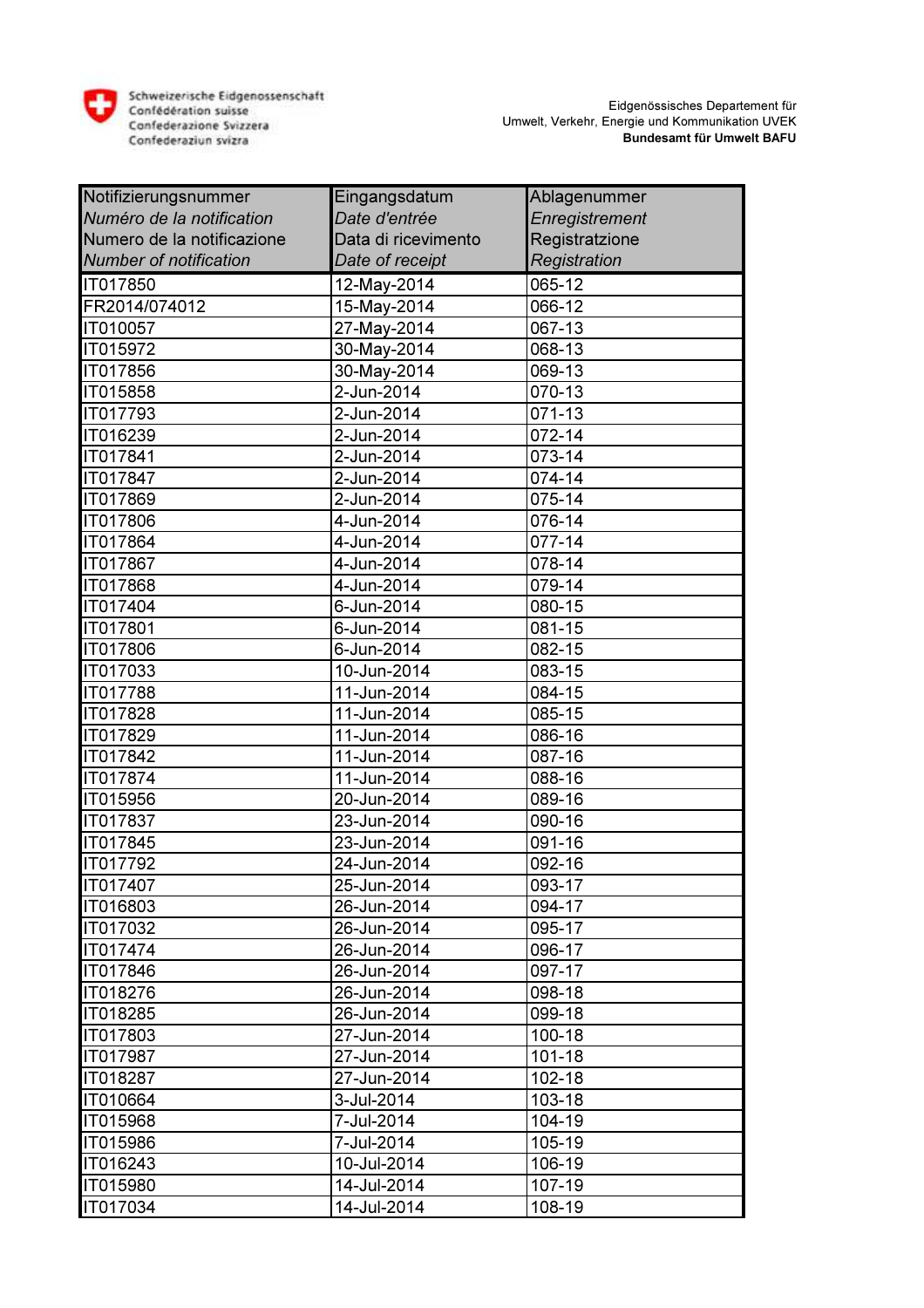

| Notifizierungsnummer          | Eingangsdatum       | Ablagenummer   |
|-------------------------------|---------------------|----------------|
| Numéro de la notification     | Date d'entrée       | Enregistrement |
| Numero de la notificazione    | Data di ricevimento | Registratzione |
| <b>Number of notification</b> | Date of receipt     | Registration   |
| IT015975                      | 15-Jul-2014         | 109-20         |
| IT018313                      | 27-Jul-2014         | 110-20         |
| IT018306                      | 27-Jul-2014         | 111-20         |
| IT015625                      | 30-Jul-2014         | 112-20         |
| IT016602                      | 31-Jul-2014         | 113-21         |
| IT017545                      | 4-Aug-2014          | 114-21         |
| IT016222                      | 4-Aug-2014          | 115-21         |
| IT015979                      | 4-Aug-2014          | 116-21         |
| IT015982                      | 11-Aug-2014         | 117-22         |
| IT018330                      | 14-Aug-2014         | 118-22         |
| DE1350/180541                 | 15-Aug-2014         | 119-22         |
| IT017862                      | 20-Aug-2014         | 120-22         |
| IT018297                      | 20-Aug-2014         | 121-23         |
| IT018298                      | 20-Aug-2014         | 122-23         |
| IT018299                      | 20-Aug-2014         | 123-23         |
| IT018329                      | 20-Aug-2014         | 124-23         |
| IT018336                      | 20-Aug-2014         | 125-23         |
| IT018337                      | 20-Aug-2014         | 126-23         |
| IT016220                      | 22-Aug-2014         | 127-23         |
| IT016704                      | 26-Aug-2014         | 128-24         |
| IT015969                      | 27-Aug-2014         | 129-24         |
| IT015971                      | 3-Sep-2014          | 130-24         |
| IT018341                      | 5-Sep-2014          | 131-24         |
| IT017543                      | 15-Sep-2014         | 132-24         |
| IT018303                      | 19-Sep-2014         | 133-24         |
| IT018327                      | 19-Sep-2014         | 134-25         |
| IT018342                      | 19-Sep-2014         | 135-25         |
| IT018347                      | 19-Sep-2014         | 136-25         |
| IT017369                      | 23-Sep-2014         | 137-25         |
| IT017408                      | 24-Sep-2014         | 138-25         |
| IT017542                      | 29-Sep-2014         | 139-25         |
| IT017838                      | 30-Sep-2014         | 140-26         |
| BE0003001369                  | 3-Oct-2014          | 141-26         |
| IT018349                      | 3-Oct-2014          | 142-26         |
| IT018351                      | 3-Oct-2014          | 143-26         |
| IT018348                      | 7-Oct-2014          | 144-26         |
| IT018358                      | 7-Oct-2014          | 145-26         |
| <b>IT014036</b>               | 10-Oct-2014         | 146-26         |
| IT015992                      | 14-Oct-2014         | 147-27         |
| IT018325                      | 14-Oct-2014         | 148-27         |
| IT015988                      | 16-Oct-2014         | 149-27         |
| IT015987                      | 17-Oct-2014         | 150-27         |
| IT015970                      | 21-Oct-2014         | 151-27         |
| IT017434                      | 22-Oct-2014         | 152-28         |